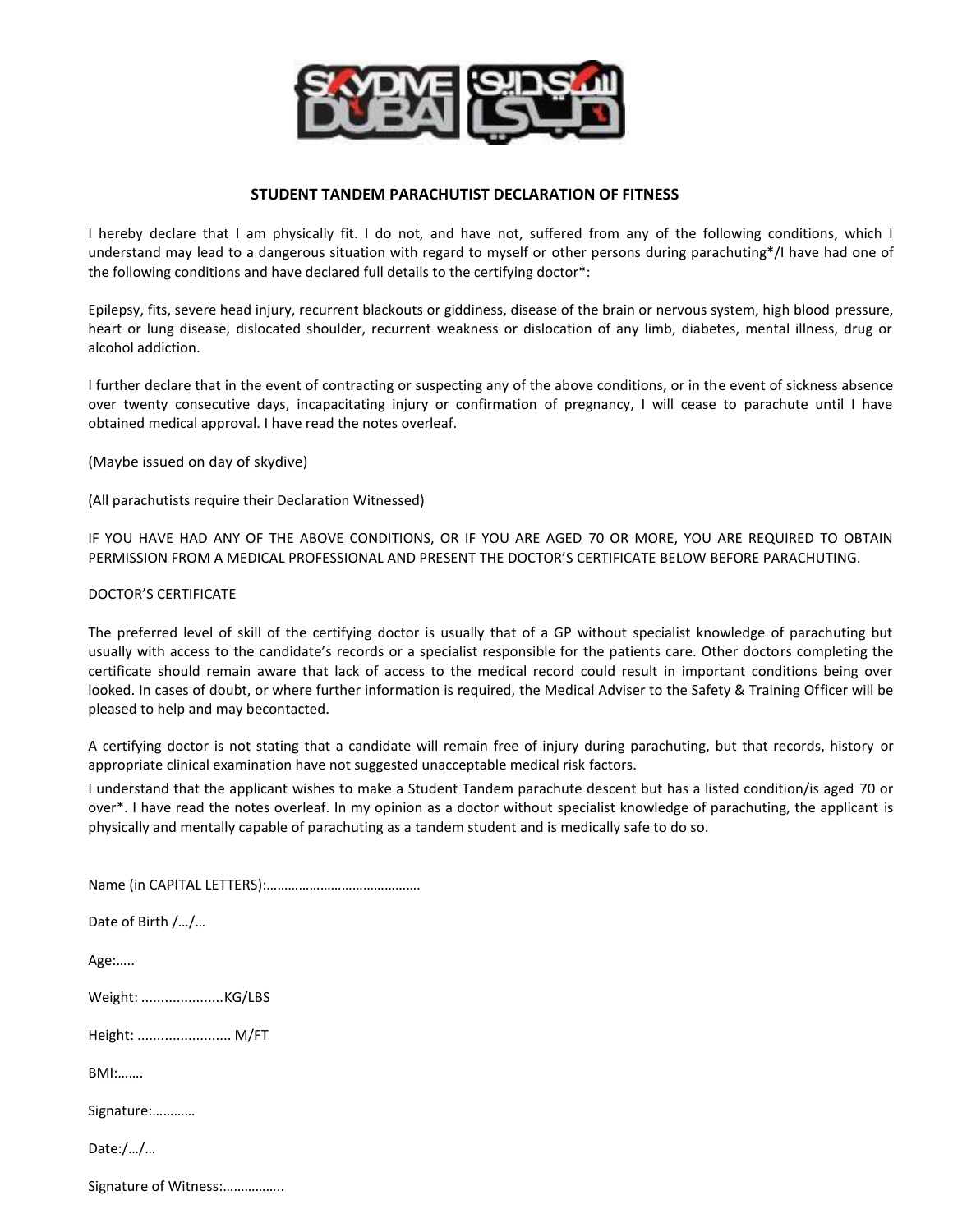Name of Witness (in CAPITAL LETTERS):……………………………

(Doctors Stamp)

Name of Doctor (in CAPITAL LETTERS):

................................................................. Signature

........../........./....................Date ofSignature

......./......../ Date of Expiry (see – Validity, over)

NOTES FOR PARACHUTISTS No persons under the age of 12 are permitted to Tandem parachute. Tandem Student parachutists do not have to be particularly fit but there are some medical conditions that can cause problems. As well as the conditions listed overleaf, the following may cause problems to parachutists. If you have ever suffered from any of them, you must have your doctor's approval before parachuting: Previous fractures, back strain, arthritis and severe joint sprains, chronic bronchitis, asthma, rheumatic fever, pneumothorax, liver or kidney disease, anemia, thyroid, adrenal or other glandular disorder, chronic ear or sinus disease. Any condition which requires the regular use of drugs. Regular or recent blood donation

Blindness is no barrier to Tandem parachuting. However, if you do wear spectacles they should be securely attached while parachuting. Protective goggles should be worn.

## **NOTES FOR DOCTORS**

Cardio respiratory fitness is important. Tandem parachutists make descents from unpressurised aircraft at heights of 7,500 to 15,000 feet above sea level without supplementary oxygen. At 15,000 feet there is a 40% reduction in available oxygen. A tachycardia of 120 - 160 bpm is common in experienced parachutists and 200 bpm is not unusual in novices. The tachycardia may be present at the same time as relative hypoxia. Ischaemic heart disease, uncontrolled hypertension and cerebrovascular disease are absolute contraindications. Candidates with traumatic tetraplegia may have reduced ventilatory capacity. The examining doctor should be satisfied that any impairment will not cause respiratory embarrassment at altitude. A history of autonomic dysreflexia should be excluded in candidates with spinal injuries above mid-dorsal level. Specialist advice should be sought in cases ofdoubt.

Tandem parachutists are strapped to an experienced instructor throughout the aircraft ride and parachute descent. The instructor and student share a common large parachute but only the instructor can open it or initiate any emergency procedures. Musculoskeletal fitness is not required and even paralysis or partial amputation of limbs is acceptable provided the instructor secures flaccid limbs before the jump. Unstable or dislocatable shoulders are particularly likely to dislocate again while parachuting. This is painful and risks further injury to the joint. During the parachute deployment there is a brisk deceleration, usually about 4g but occasionally up to 15g. Unstable spinal injuries or subluxation may be exacerbated by such deceleration. The landing impact typically involves a variable descent rate equivalent to jumping from a wall 0 - 4 feet high, with a horizontal speed of 0 - 15 mph. Occasionally the landing impact may be considerably greater than this. Pre-existing spinal problems, joint injuries and arthritis can be exacerbated but are far less likely to be aggravated by a tandem jump than by any other form of parachuting, due to the descent and landing being controlled by a very experienced instructor.

Middle ear or sinus disease may cause problems due to the rapid changes in ambient air pressure. The rate of descent in freefall may exceed 10,000 ft/min and under an open canopy 1,000 ft/min.

Neither blindness or deafness constitutes a barrier to Student Tandem parachuting, but the candidate must be capable of appreciating what is happening and of giving informed consent. Stable diabetes with no tendency to hypoglycaemia is